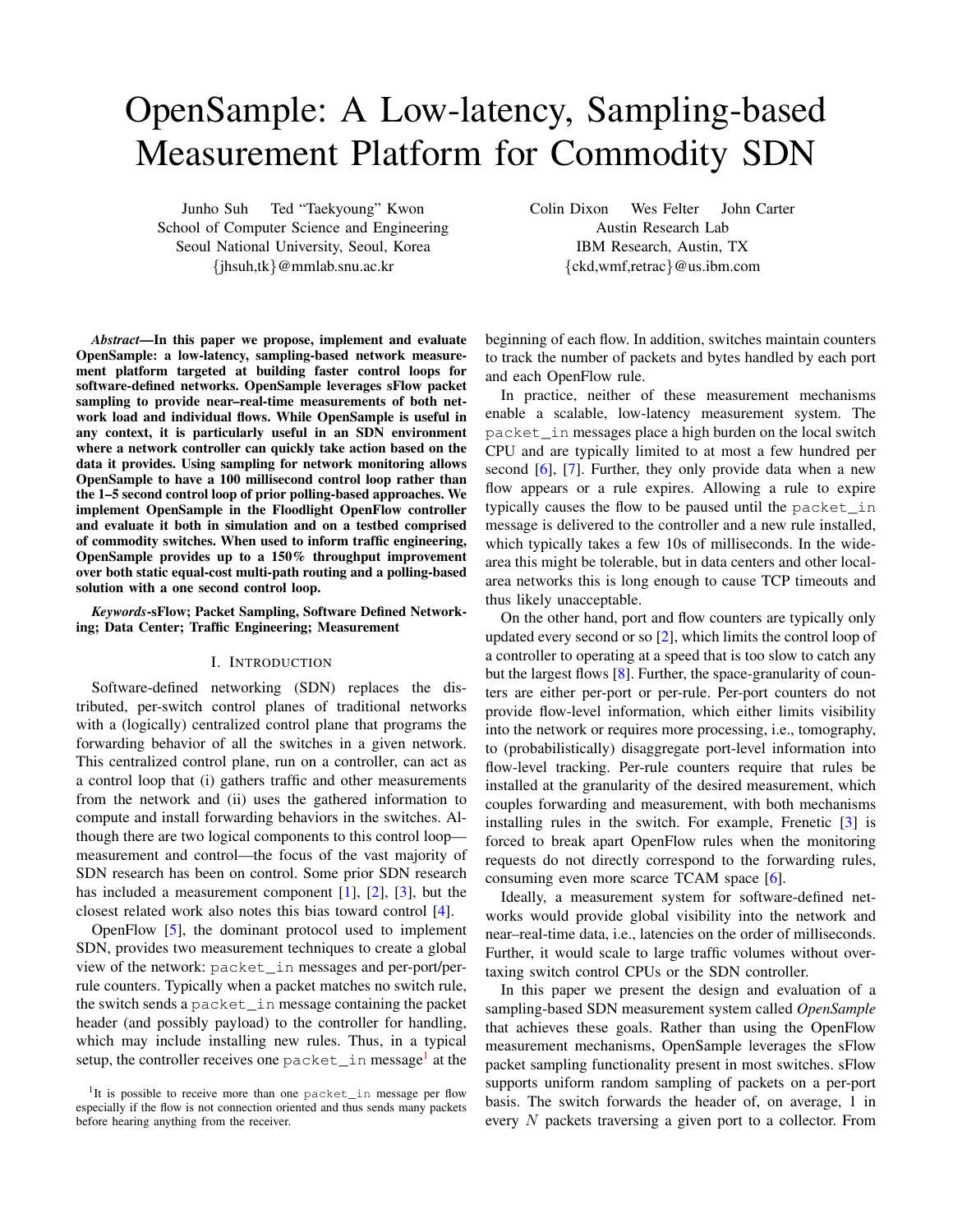<span id="page-1-0"></span>

<span id="page-1-1"></span>(b) The throughput of three large flows both before and after enabling OpenSample-based traffic engineering.

Fig. 1. An intuitive example of OpenSample-based traffic engineering running on a physical testbed.

these random samples, the collector can infer a variety of information about the network including the elephant flows present on each link and link utilization. Further, since each switch that a packet traverses can sample that packet, the effective sampling ratio of a network grows as the network grows and paths get longer.

To demonstrate the value of OpenSample's faster network monitoring, we implemented a traffic engineering application that uses OpenSample to detect congested links and the large flows using those links. In our experiments, traffic engineering informed by OpenSample provides up to 150% more aggregate throughput than both equal-cost multi-path (ECMP) routing and polling-based traffic engineering (inspired by Hedera [\[1\]](#page-9-0)) when flow sizes are small, i.e., a flow in a slow start phase. Further, OpenSample can be implemented without the end-host modifications required by Mahout [\[2\]](#page-9-1) and MicroTE [\[8\]](#page-9-7), and does not require the use of expensive OpenFlow rules for fine-grained measurement like Frenetic [\[3\]](#page-9-2).

The following example, illustrated in Fig.  $1(a)$ , motivates and explains OpenSample-based traffic engineering. We configure a physical testbed with four IBM RackSwitch G8264 10GbE switches in a clique with three hosts attached to two of the switches. Hosts A, B, and C each generate long-running flows using iperf to hosts D, E, and F, respectively. Fig.  $1(b)$ shows the throughput of each of the three flows both before and after we turn on traffic engineering. Initially, the three flows compete for bandwidth on the single shortest path (SW1- SW4) and converge to a fair share of approximately 3 Gbps each. However, there are sufficient redundant paths in the topology for each flow to follow its own disjoint path. After five seconds we enable traffic engineering, which is able to

identify the three elephant flows and re-route two of them to uncongested paths. After that, each flow achieves 10 Gbps of throughput using the three different disjoint paths: 1-4, 1-2-4 and 1-3-4.

The remainder of the paper is organized as follows. Section [II](#page-1-2) provides a more detailed look at sampling-based measurement as well as data center traffic characterizations. We describe the design and implementation of OpenSample in Section [III.](#page-3-0) Section [IV](#page-5-0) presents an evaluation of OpenSample using both emulation and results from a real testbed. We cover the work most closely related to OpenSample in Section [V.](#page-8-0) Finally, in Section [VI](#page-9-8) we draw conclusions and present ideas for future work.

## II. BACKGROUND

<span id="page-1-3"></span><span id="page-1-2"></span>Before diving into the design, implementation and evaluation of OpenSample, we first present background material on both typical data center workloads and existing non-OpenFlow network monitoring approaches, which we use to drive the design of our traffic engineering application.

## *A. Data Center Network Workloads and Topologies*

While the purpose of this paper is not to characterize modern data center workloads or topologies, we note certain properties in current data centers that others have observed and use these properties in our construction and evaluation of OpenSample. In particular, several characterizations of data center workloads  $[9]$ ,  $[10]$  have shown that while there are often *hot spots* in data center networks, the remainder of the networks is typically underutilized. Thus, if the topology has multiple paths for any given flow to select, it is likely that traffic experiencing congestion could be re-routed to an underutilized path.

Fortunately, common current and future data center network topologies, e.g., Fat Tree [\[11\]](#page-9-11), HyperX [\[12\]](#page-9-12), and Jellyfish [\[13\]](#page-9-13), offer many diverse paths between arbitrary endpoints. Despite this, most current data centers still use static routing configurations and/or equal-cost multi-pathing (ECMP). While these approaches attempt to minimize the occurrence of hot spots, hot spots still occur and these static approaches can do nothing in response to congestion once it occurs.

Recent research efforts [\[1\]](#page-9-0), [\[6\]](#page-9-5), [\[8\]](#page-9-7) use SDN to reroute flows in reaction to congestion. The result is a variety of good techniques for selecting alternate paths. However, these approaches rely on switch-based measurements with latencies measured in seconds, and are thus limited to detecting and rerouting only the largest flows.

Thus, all of the ingredients for substantially improved traffic engineering are present, except for the timely network measurements OpenSample provides.

Further, we note that the traffic characterization indicates that flow sizes are approximately exponentially distributed and flow inter-arrival times are also exponentially distributed, i.e., a poisson process. As a consequence, in our emulation results, we assume exponential flow sizes and inter-arrival times.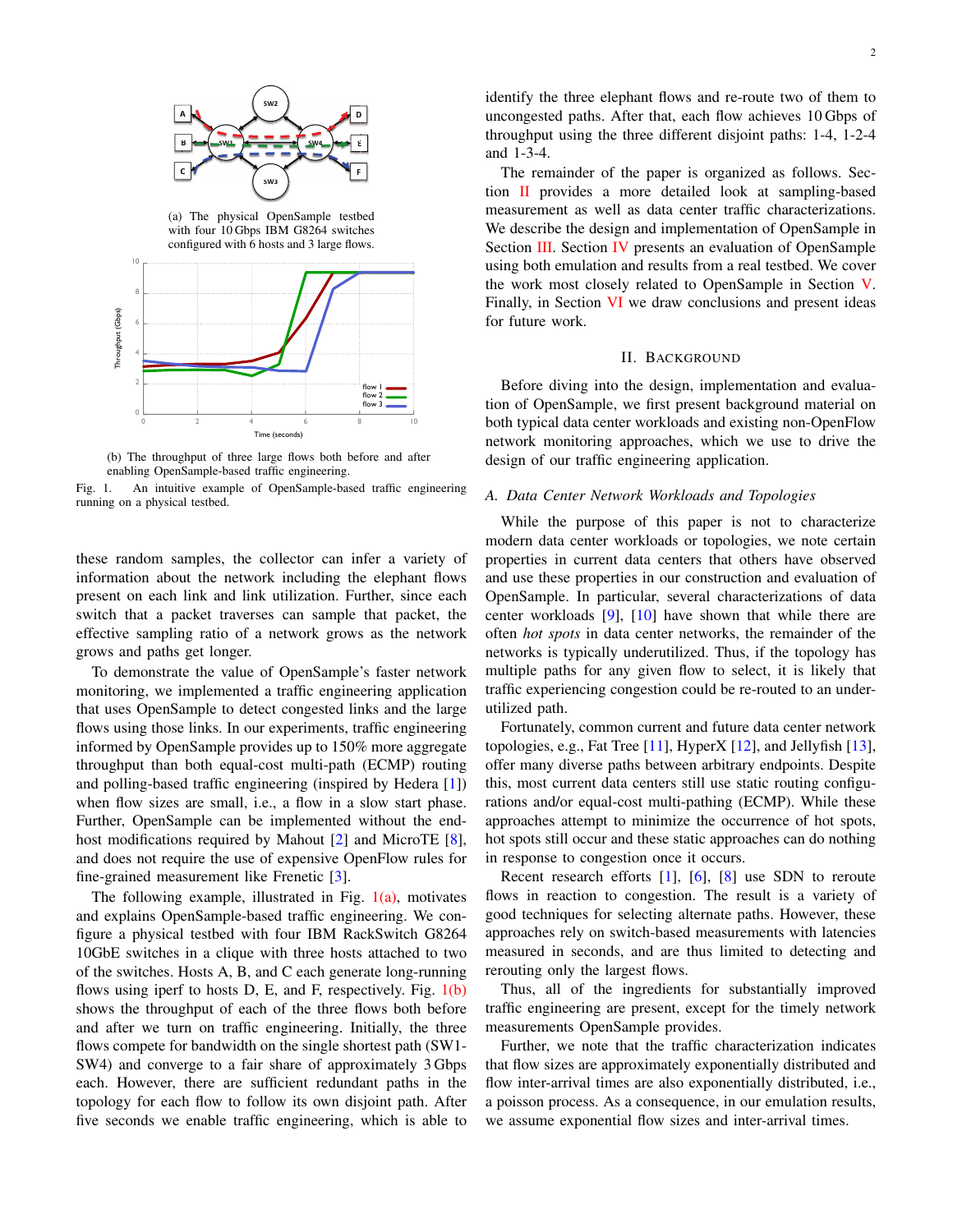#### *B. Non-OpenFlow Network Monitoring*

While many readers are no doubt familiar with the network monitoring features of OpenFlow, i.e., per-port and per-rule byte and packet counters, they may be less familiar with other monitoring techniques such as NetFlow [\[14\]](#page-9-14) and sFlow [\[15\]](#page-9-15). NetFlow produces per-flow statistics without requiring rules to be installed. sFlow provides real-time packet samples from individual switches. Mann et al. [\[16\]](#page-9-16) recently compared Net-Flow and sFlow for network monitoring at the hypervisor in virtualized data centers. Since congestion can occur anywhere in the network, we monitor both physical and virtual switches. And because the overhead of monitoring impacts its value, we are concerned with the overhead of monitoring techniques.

*1) NetFlow:* NetFlow [\[14\]](#page-9-14) was originally developed by Cisco to provide a way to collect statistics about individual IP flows in a data network. In NetFlow, each switch (or router) maintains a flow cache that tracks flow statistics for each flow, usually identified by 5-tuple (source and destination IP address, source and destination TCP/UDP port, and IP protocol number) and type of service. As each packet arrives, its header fields are checked to see if it matches an existing entry in the flow cache. If it does, then the flow cache entry is updated appropriately, i.e., by incrementing the packet and byte counts. If the flow is not already present in the flow cache, a new entry in the flow cache is created. NetFlow has four policies to decide when to send the flow record to a NetFlow collector: (i) when a TCP packet is seen with a FIN or RST flag indicating flow completion, (ii) when a flow idle timeout expires, (iii) when a hard timeout fires indicating that the flow has been tracked for  $y$  seconds regardless of whether it is still sending traffic, and (iv) when the flow cache is full and an entry must be evicted. When any of these four conditions hold, the switch sends a NetFlow record including flow statistics to a collector for further analysis.

Implementing NetFlow in hardware requires a dedicated CAM to track this information at line-rate. This hardware is not found in all switches and support for NetFlow is chiefly found in Cisco products and hypervisor vSwitches such as VMware ESX and Open vSwitch.

Further, NetFlow timeouts are specified at second granularity and in practice many implementations do not allow for values less than 30 seconds, so it provides little latency advantage over the low polling rates achievable using OpenFlow's perrule counters. Since OpenSample is focused on low-latency network measurements, NetFlow is not a suitable choice for OpenSample.

It should be noted that later versions of NetFlow also include a "Sampled NetFlow" [\[17\]](#page-9-17) mode that produces NetFlow records based on sampling  $1$  in  $N$  packets that traverse a switch rather than every packet. However, the samples are still applied to the records in the flow cache and records are still sent according to the same policy. Thus Sampled NetFlow incurs the same coarse-grained timeouts that make NetFlow unsuitable for low-latency monitoring.

<span id="page-2-2"></span>*2) sFlow:* The sFlow [\[15\]](#page-9-15) standard aims to provide finegrained network measurements without requiring per-flow

<span id="page-2-1"></span>

Fig. 2. The number of samples per second received at the collector as the sampling ratio increases.

state at switches. Instead it relies on two forms of sampling: *packet sampling* and *port counter sampling*.

For packet sampling, the switch captures one out of every  $N$  packets on each input port<sup>[2](#page-2-0)</sup>. It then immediately forwards the sampled packet's header encapsulated with metadata to a central collector. The metadata includes the sampling ratio of the port, the switch ID, the timestamp at the time of capture, and forwarding information such as the input and output port numbers.

The rate of samples sFlow produces is not constant; as it samples one in every  $N$  packets, the rate of samples varies based on the rate of packet arrivals. Since the packet arrival rates vary dramatically based on network load and packet size, the rate of samples also varies. Note that a packet passing through multiple switches is eligible to be sampled by every switch along the path. If a flow passes through  $k$  switches, combining the samples from those switches gives an effective factor of  $k$  increase in the sampling ratio.

From the gathered samples, the collector can probabilistically infer a number of flow statistics, e.g., it can estimate the expected number of packets and bytes in each flow by simply multiplying the number of sampled bytes and packets by the sampling ratio,  $N$  [\[18\]](#page-9-18). This approach statistically produces an unbiased estimator for the actual number of bytes and packets sent by the flow. In the remainder of this paper we refer to this technique for estimating the byte and packet counts of the flow as *Maximum Likelihood Estimation* (MLE).

However, MLE has the limitation that it requires a large number of samples to provide accurate estimates of the true flow byte and packet counts. The expected relative error is inversely proportional to the square root of the number of samples, s, gathered from that flow. In particular, the percent error can be bounded as: % error  $\leq 196 \cdot \sqrt{\frac{1}{s}}$  [\[18\]](#page-9-18).

With an analysis of real data center workloads by Benson et al., [\[10\]](#page-9-10) we found that an average of 60 flows totaling 3,000 packets arrive at each top-of-rack switch in any given 100 ms window. This means the average flow has 50 packets in a 100 ms window. Even if all 50 packets from a given flow are sampled, we can only estimate the flow's actual

<span id="page-2-0"></span><sup>&</sup>lt;sup>2</sup>In actuality N is a parameter per port of a switch and need not be the same for all ports. However, in OpenSample, we assume the sampling ratio is fixed for all ports and leave exploration of per-port sampling ratio to future work.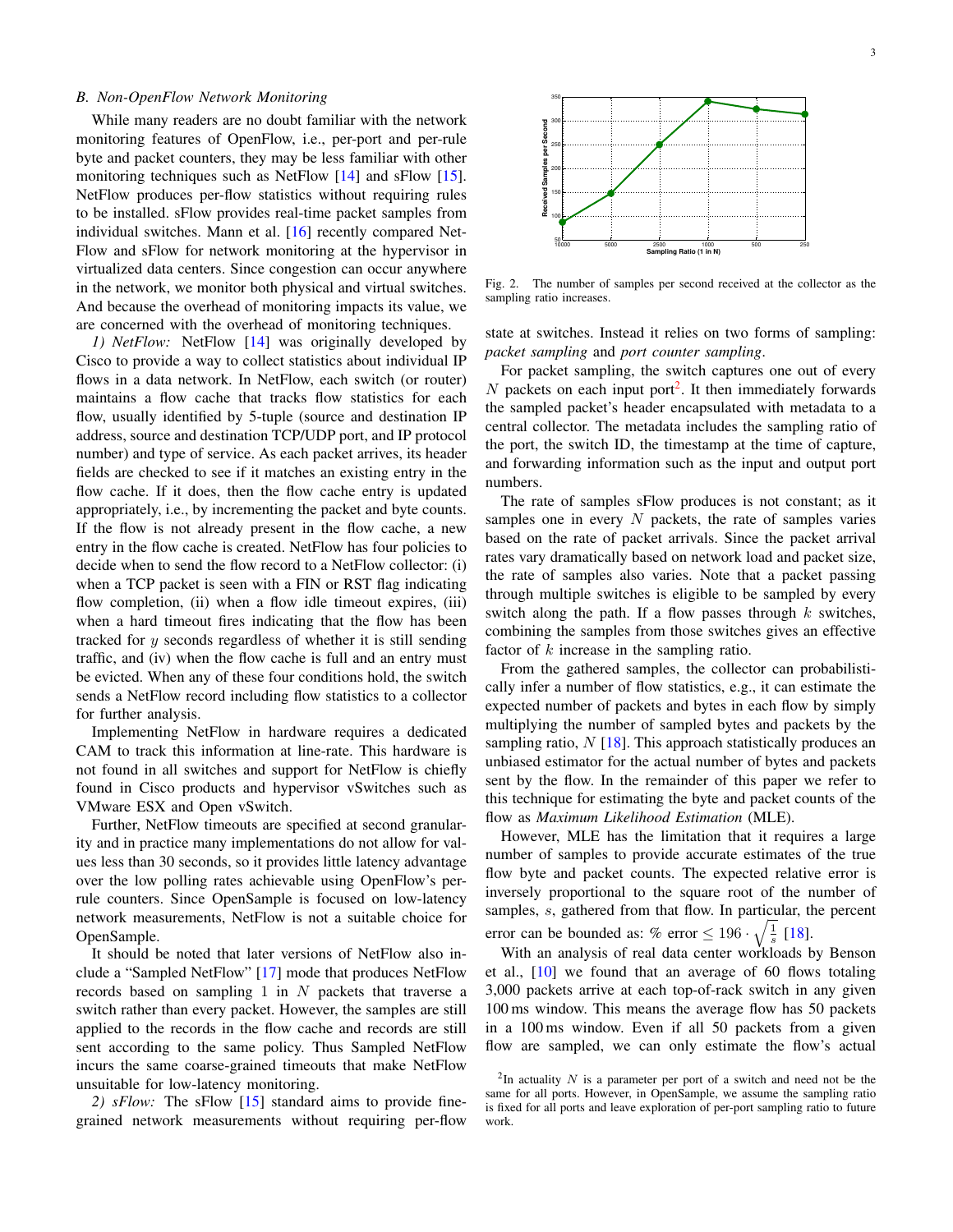

Fig. 3. The architecture of OpenSample providing measurement data to an SDN controller is depicted. sFlow agents running on switches provide samples to an sFlow collector which are then forwarded to flow and port analyzers. This information is aggregated into network snapshots and exposed via an open API. The SDN controller uses this API to make flow rerouting decisions.

rate with approximately 30% error. In practice with realistic sampling ratio, even this is optimistic. Using MLE, there are only two ways to improve accuracy: (i) increase the sampling ratio and/or (ii) increase the sampling period. The latter is not viable without violating OpenSample's goal of low-latency measurements.

Unfortunately, increasing the sampling ratio is difficult as well. Fig. [2](#page-2-1) shows the number of samples per second our sFlow collector receives from one of our testbed switches as we increase the sampling ratio while keeping the amount of traffic going through the switch constant, i.e., 10Gbps. The number of samples per a second peaks at between 300 and 350 samples per second. We believe this limit is a consequence of the switch's control CPU being overwhelmed. With a limit of  $\sim$ 350 samples per second, the expected number of samples for a given flow in a 100 ms time window that samples from 60 flows is less than one. While newer switches may provide faster control CPUs, it seems likely that it will be infeasible to get enough sFlow samples in a short period, i.e., 100 ms, to provide an accurate estimate of the flow throughput for the foreseeable future. Therefore, we need to do something other than MLE to estimate flow statistics accurately and in nearreal-time, which is detailed in the next section.

## III. OPENSAMPLE DESIGN

<span id="page-3-0"></span>The architecture of OpenSample is illustrated in Fig. [3.](#page-3-1) We use i) packet sampling, e.g., sFlow, to capture packet header samples from the network with low overhead and ii) use TCP sequence numbers from the captured headers to reconstruct nearly-exact flow statistics. Simultaneously, we use the same packet samples to estimate port utilization at sub-second time scales, described in detail below. We use a single, centralized collector that combines samples from all switches in the network to construct a global view of traffic in the network at both flow and link granularities.

Detailed network monitoring information has a variety of uses, including traffic engineering, resource provisioning, VM placement/migration, and intrusion detection. For illustration purposes, we focus on traffic engineering as the consumer of

OpenSample's ability to very quickly detect elephant flows and estimate link utilization. In the following subsections, we describe how OpenSample extracts flow statistics from the samples, detects elephant flows, estimates link utilization of each switch's ports, and enables traffic engineering.

# *A. Protocol-Aware Flow Statistics Detection*

<span id="page-3-1"></span>As discussed earlier, accurately inferring flow statistics using MLE requires many samples per flow. To overcome the limitation of statistical inference, we exploit the fact that most traffic sent in data centers today is TCP traffic [\[19\]](#page-9-19). Each TCP packet carries a sequence number indicating the specific byte range the packet carries. Fortunately, when sFlow samples the header of TCP packets, this header also includes the TCP sequence numbers<sup>[3](#page-3-2)</sup>.

Thus, if we sample at least two distinct packets from a given TCP flow, we can compute an accurate measure of the flow's average rate during the sampling window by subtracting the two sequence numbers and dividing by the time between the samples.

Exploiting TCP information drastically increases estimation accuracy for any given sampling ratio. This TCP-aware sFlow analysis is the key innovation OpenSample incorporates compared to prior sFlow monitoring frameworks. In the next section, we provide analytic and simulation-based analysis of the probability of sampling two different packets from a given flow for a given number of switches, sampling ratio, and flow size. We also examine the expected time before receiving two samples from a flow for a variety or parameters.

Our OpenSample-based traffic engineering mechanism considers any TCP flow for which it receives two or more samples to be an elephant flow and all elephant flows are candidates for traffic engineering. Thus, it considers far more flows to be candidates for rerouting than prior work [\[1\]](#page-9-0), [\[2\]](#page-9-1), [\[8\]](#page-9-7).

Finally, we note that this approach is not limited to TCP, but can be extended to any protocol that includes sequence numbers in the header. Even if the sequence numbers represent packets and not bytes, as long as this is known a priori, the sequence numbers can be used to compute flow bandwidth rates substantially more accurately than MLE.

## *B. Probability of Flow Statistics Detection*

To determine the probability of detecting a flow statistics using our enhanced *Protocol-aware flow statistics detection*, we analytically calculate the probability of getting at least two different samples from a single switch and use a simple simulator to find the same probability across one or more switches. In both cases, we evaluate the probability under a variety of different flow sizes and sampling ratio.

<span id="page-3-2"></span><sup>&</sup>lt;sup>3</sup> The sFlow specification does not actually mention or require that samples include TCP sequence numbers, but it does specify that the preferred implementation should provide the raw packet header [\[20\]](#page-9-20) and, in practice, both our physical switches and Open vSwitch [\[21\]](#page-9-21) provide this information.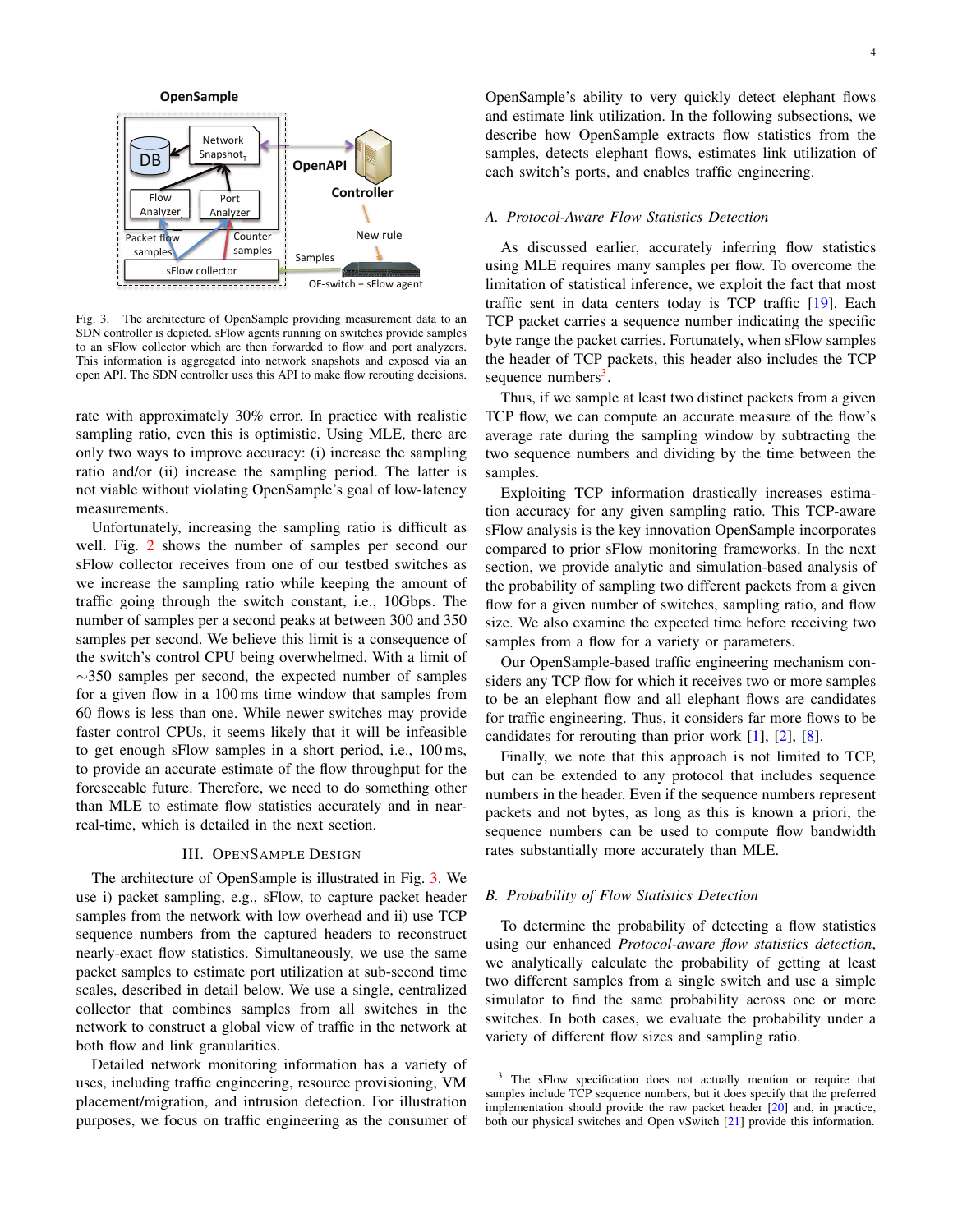<span id="page-4-1"></span>

one switch. The lines show the analytical values

while the points show the simulated values.

I in 10000, 2<br>I in 10000, 4 ≛ samples probability of two or more

<span id="page-4-2"></span>(b) The simulated probability for one to four switches.

<span id="page-4-3"></span>(c) The CDF of the delay to get any two consecutive samples from a flow based on average packet inter-arrival rate  $\lambda$ .

k=3, N=50, la

80

time (ms)

 $k=3$ ,  $N=50$ , lampaa=1000 ps<br> $k=3$ ,  $N=50$ , lambda=10 ps<br> $k=3$ ,  $N=200$ , lambda=1000 ps<br> $k=3$ ,  $N=200$ , lambda=10 ps

 $= 3. N = 1000$ . lambda=1000 us  $k=3. N=1000. h$ 

 $= 1000 u$ 

<span id="page-4-0"></span> $a=10$ 

Fig. 4. The probability of getting at least two different samples from the same flow for varying flow sizes, sampling ratio and number of switches. Each line is labeled "1 in N" for the single switch case or "1 in N, k" for multiple switches where the sampling ratio is  $\frac{1}{N}$  and there are k switches.

First, we develop an analytical model for a single switch. To ease exposition, we introduce the following variables:

number of packets in the flow  $\boldsymbol{n}$  $\!\!\!=\!\!\!$ 

$$
p
$$
 = probability of packet sampled  $(0 \le p \le 1) = \frac{1}{N}$ 

 $\boldsymbol{k}$ number of switches  $=$ 

Since there is no risk of sampling the same packet twice at a single switch, the probability of getting two samples from the same flow at the same switch is the probability of getting two samples from the same flow. More formally:

$$
Pr{2 + \text{samples}} = 1 - Pr{get zero or 1 sample}
$$
  
= 1 - Pr{get no samples} -  

$$
Pr{get 1 sample}
$$
  
= 1 -  $\binom{n}{0} (1 - p)^n - \binom{n}{1} p (1 - p)^{n-1}$   
= 1 - (1 - p)<sup>n</sup> - np(1 - p)<sup>n-1</sup>

When considering the case with more than one switch, the analysis becomes more complex because it must account for the possibility of sampling the same packet twice at two different switches. However, for realistic numbers of switches, k, and probability of packet sampled, p, the probability of sampling the same packet more than once at different switches is low enough that it effectively acts as the one switch model with a probability of packet sampled of  $kp$ . More formally:

$$
Pr{2 + \text{samples}}
$$
  $\approx 1 - (1 - kp)^n - nkp(1 - kp)^{n-1}$ 

To avoid analytical inaccuracy due to this simplification, we use a simple simulator to estimate the probability of getting two distinct samples from  $k$  switches. Each point is the result of 1000 simulations and the error bounds are small enough that we omit them. The results from both our analysis and simulator appear in Fig. 4. Fig.  $4(a)$  shows the results of both the analysis and simulator for a single switch at various sampling ratio. The points are from the simulator and the lines are from the analysis. The two are almost identical, which provides validation for our model. Further, note that for sampling ratio greater than 1 in 200, we are nearly guaranteed to get two distinct samples from flows with more than 1000 packets, i.e., 1.5 MB or more. In contrast, for a 1000-packet flow and a 1 in 200 sampling ratio, MLE has an 87% estimated error.

 $0.6$ 

 $\Delta$ 

 $\overline{0}$ .

Fig.  $4(b)$  shows the simulation results for varying number of switches and sampling ratio. This shows that even for low sampling ratio, increasing the number of switches drastically improves the probability that we will get two distinct samples with low-cost. It also confirms the intuitive approximation to the one switch model. The lines with half the sampling ratio, but twice the switches closely follow each other, e.g., one switch with 1 in 5000 sampling produces the same result as two switches with 1 in 10000 sampling.

# C. Flow Detection Delay

To determine how long it takes to acquire two samples from a given flow, we analytically calculate the expected delay,  $D$ . We express  $D$  as the sum of two random variables,  $X_1$  and  $X_2$ , representing the arrival time (after the start of the flow) of the first and second sampled packets.

If packet arrivals are a Poisson process with average packet inter-arrival rate  $\lambda$ , then sample arrivals are a Poisson process with an average inter-arrival rate of  $\lambda p$ . Thus,  $X_1$  and  $X_2$  are *i.i.d.* exponential random variables with mean  $\frac{1}{\lambda p}$ . Assuming a single switch, the delay to receive two samples can be stated:

$$
E[D] = E[X_1 + X_2]
$$
  
=  $E[X_1] + E[X_2] = \frac{1}{\lambda p} + \frac{1}{\lambda p} = \frac{2}{\lambda p}$ 

For the case with k switches, this is approximately  $\frac{2}{\lambda k v}$ . More accurately,  $D$ , is an Erlang-distributed  $[22]$  random variable with shape  $k = 2$  and rate  $\lambda = \lambda k p$ . The CDF of D is shown in Fig. 4(c). We present values for  $k = 3$  representing a typical 3-hop path in data center and for packet inter-arrival times of  $1000 \mu s$  and  $10 \mu s$  representing slow (12 Mbps) and fast (1.2 Gbps) flows (assuming 1500 byte packets). As can be seen, we easily detect all fast flows in less than 100 ms even with sampling ratio of 1 in  $1000$ .

Note that there is nothing special about the choice of starting time and two samples. The analysis holds for the time to gather two samples after any arbitrary point in the duration of a flow.

## D. Estimating Switch Port Utilization

In addition to packet samples, sFlow reports exact packet and byte counter values for each port in a switch every 5

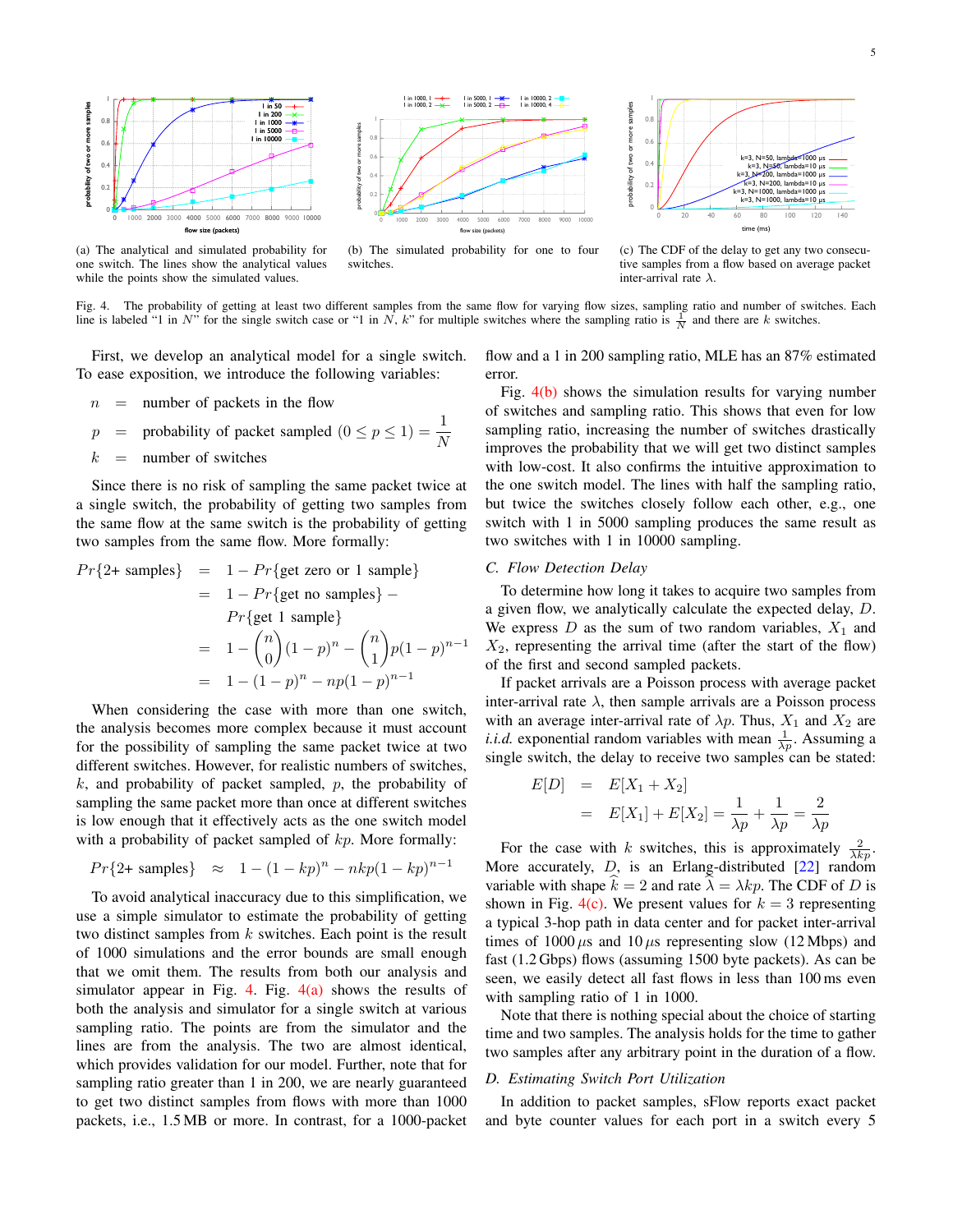seconds, similar to OpenFlow. This data is not useful for our goal of sub-second monitoring.

Thus we use packet samples to estimate link utilization at small timescales. OpenSample estimates the utilization of each link during a given interval by multiplying the number of sampled packets in that interval by the average packet size. This is akin to treating all packets going through a particular link as a single "superflow" and using MLE to estimate its throughput. This estimate is accurate, despite MLE's poor error bounds, as it includes all samples from a given port.

#### *E. Network State Snapshot Database*

Every 100 ms, OpenSample generates a snapshot of the network state for consumption by other applications. This state includes the network topology (retrieved from the SDN controller), estimated utilization of every switch port, and the set of detected elephant flows. For each elephant flow, the snapshot includes the flow's five-tuple, its estimated bandwidth, and its current path. Applications such as traffic engineering can query the latest snapshot through an API, making them loosely coupled with the internals of OpenSample.

### *F. Traffic Engineering*

Traffic engineering is a natural application of softwaredefined networks because the controller has a global view of the topology and it controls all of the switches' forwarding tables. An SDN controller forward a flow over a non-shortest path just as easily as over a shortest path, with no concerns about convergence time, forwarding loops, or black holes. Unfortunately, the high latency of network measurements has limited the effectiveness SDN-based traffic engineering [\[23\]](#page-9-23).

Since we use exponentially distributed flow sizes, statistically a flow is expected to last as long as it has already lasted. Thus, if we detect an elephant flow that has sent a significant amount of traffic, we can expect it to send that much again in the near future. By moving such flows from congested to uncongested paths, that future traffic will achieve higher throughput, as will any traffic with which it was competing. Because only the packets sent after the flow is scheduled can benefit from traffic engineering, fast detection and scheduling are crucial to the efficiency of traffic engineering. Thus, OpenSample's low-latency monitoring is an ideal candidate for traffic engineering.

While we experimented with a variety of scheduling algorithms, we found that, in general, the speed at which the scheduling control loop could operate made a more significant difference than the algorithm used. As a consequence, we use the *global first fit* algorithm presented in Hedera [\[1\]](#page-9-0) for its simplicity. Our technical innovations focus purely on improving the speed of congestion and large flow detection rather than improved flow scheduling techniques.

While our algorithm is borrowed from Hedera, it operates on a 100 ms interval—50 times faster than Hedera's five second interval. As data center networks are upgraded from 1 Gbps to 10 and 40 Gbps, we expect flow duration to shrink, which means that traffic engineering must become proportionately faster to remain effective. Alternately, with a constant link speed faster traffic engineering can make better decisions, as shown in our evaluation.

By default, all traffic in our network follows shortest paths we do not use Spanning Tree Protocol or equivalent. When multiple shortest paths exist, ties are broken by using equalcost multi-path (ECMP) hashing based on the TCP/IP 5-tuple. Every 100 ms interval, the controller estimates the utilization of every link in the network and attempts to reduce congestion by moving elephant flows from highly-utilized links to less utilized ones. The controller considers the set of detected elephant flows that traverse at least one congested link and uses a global first-fit algorithm to re-route them.

In OpenSample, both default forwarding and traffic engineering use OpenFlow. Engineered paths use high-priority OpenFlow rules and default paths use lower-priority rules. Scheduling a flow along a different path simply requires installing one new high-priority rule in each switch along the path. After an elephant flow ends, its rules time out and the switches automatically remove them. The time to install an OpenFlow rule—approximately 10 ms—is fairly small compared to OpenSample's 100 ms control interval.

## IV. EVALUATION

<span id="page-5-0"></span>In this section, we present the results of our experimental evaluation of OpenSample. Our goal is to compare OpenSample's fast control loop against previous counter-polling–based approaches. To this end, we implemented OpenSample and a traffic-engineering application as modules for Floodlight [\[24\]](#page-9-24), an open-source OpenFlow controller written in Java. We tested OpenSample on both the Mininet-HiFi [\[25\]](#page-9-25) emulator and a physical network testbed of x86 servers connected with IBM RackSwitch G8264 switches.

Because of our physical testbed's limited scale—only four switches—we predominantly used it to verify that our techniques work in practice, to validate our simulator framework, and to inform our design with the constraints of real-world hardware. As a consequence, we omit the testbed results except for the simple demonstration of traffic engineering, shown in Fig. [1,](#page-1-3) and an evaluation of the sampling ratio supported on our switches, shown in Fig. [2.](#page-2-1)

The remainder of this section focuses entirely on the emulation results, which provide an insight into OpenSample's operation at reasonable scales.

#### *A. Methodology*

We use the Mininet-HiFi [\[25\]](#page-9-25) network emulator to evaluate OpenSample in a controlled and repeatable environment. Mininet uses Linux containers to emulate hosts and Open vSwitch (OVS) to emulate switches, allowing a whole network to be emulated on a single computer. Mininet-HiFi uses Linux traffic shaping to emulate fixed-speed links, giving the emulated network realistic congestion and queueing delays. We set the link speed to 10 Mbps to allow for faster emulation. However, note that OpenSample can control either Mininet or a physical network with no changes.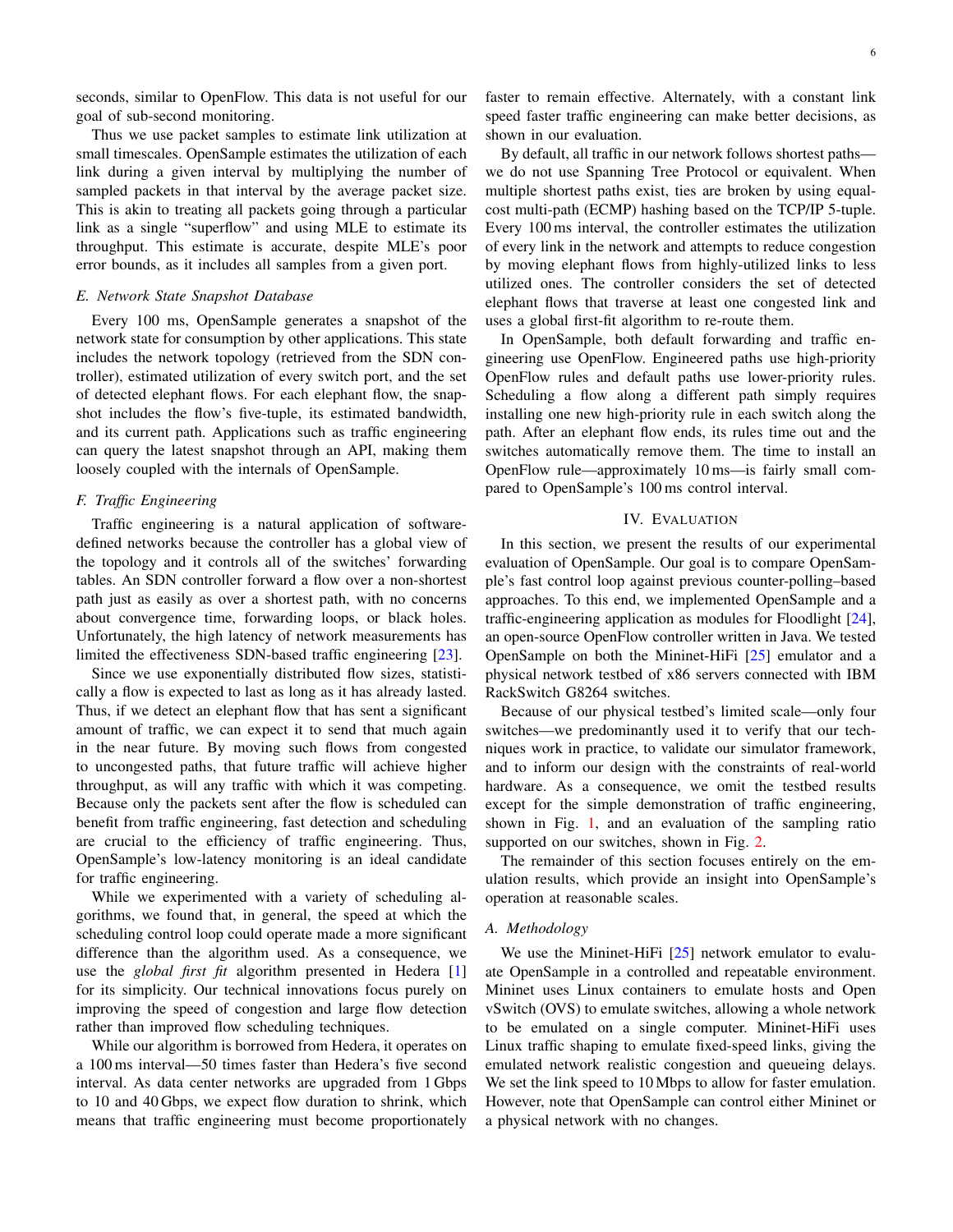

<span id="page-6-1"></span>

(a) Various traffic patterns with exponentially-distributed flow size with 1 MB average

<span id="page-6-2"></span>

<span id="page-6-0"></span>

(b) Various traffic patterns with exponentially-distributed flow size with 1 GB average

Fig. 5. Aggregate throughput for ECMP, Polling, OpenSample-MLE and OpenSample-TCP traffic engineering on a k=4 fat free compared to a single non-blocking switch all with 10 Mbps links. Each bar represents the average of 5 runs with error bars showing standard deviations. Flow inter-arrival times are exponentially distributed with a 1 ms average. OpenSample uses a sampling ratio of N=50 and a 100 ms scheduling interval while polling uses a 1 s interval.



(a) CDF of bytes left at the time of detection

<span id="page-6-5"></span><span id="page-6-3"></span>(b) CDF of bytes left at the time of rerouting

<span id="page-6-4"></span>Fig. 6. The percent of bytes remaining in flows at the time of detection and time of rerouting in the *Stride8* workload with 1 MB average flow size.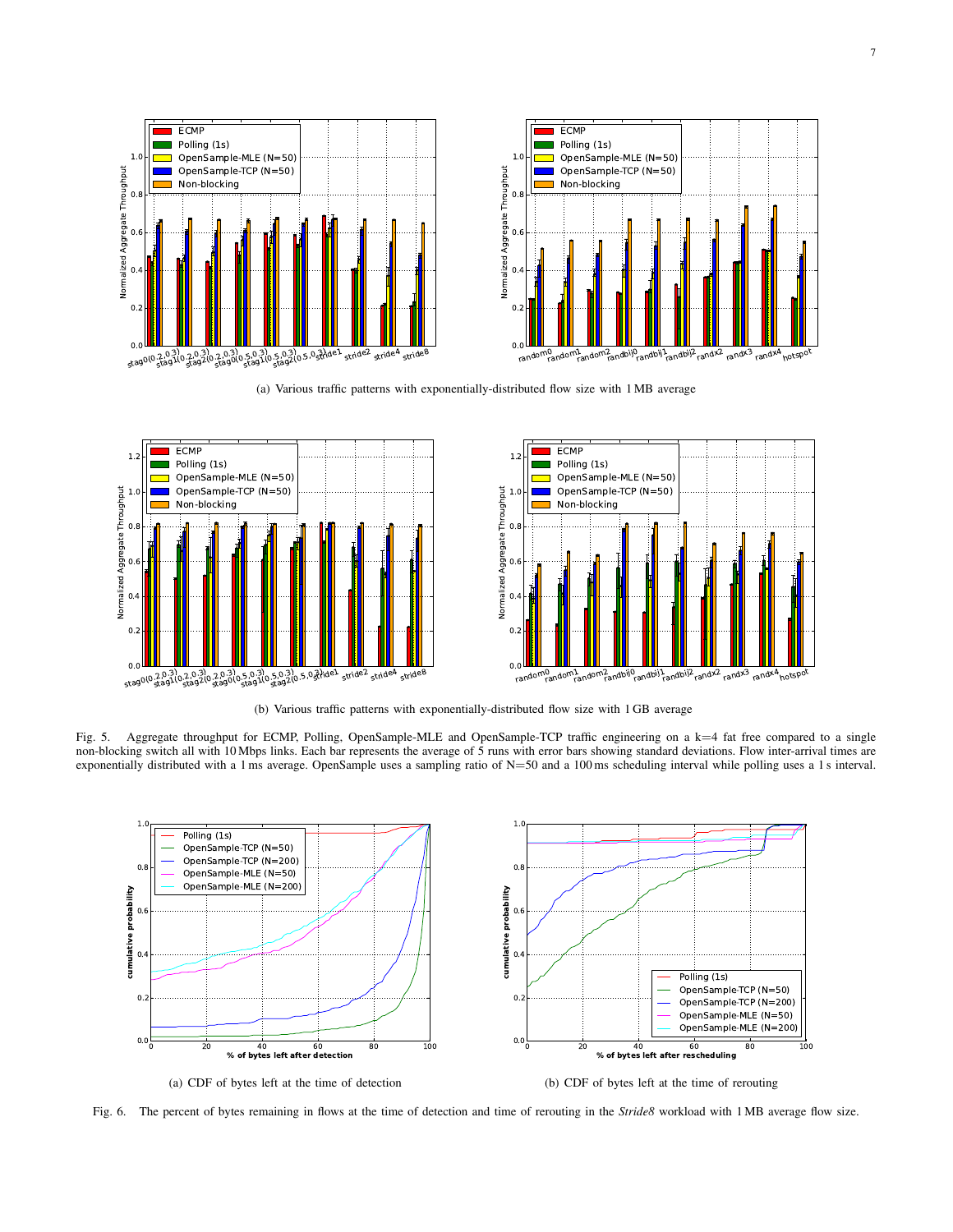We replicate the testbed benchmark of Hedera [\[1\]](#page-9-0) with identical settings, including topology and workloads. We use a three-level  $k=4$  FatTree as an example of a network topology with a realistic diameter and degree of multipathing (a real network would use a much larger switch radix such as  $k=64$ ). We also run the workloads on an emulated single large *nonblocking* switch to determine the maximum throughput when constrained only by host NIC speeds. Note that we omit the details of FatTree and non-blocking topology and refer to Figure 2 in [\[1\]](#page-9-0) due to the page limitation. However, we do note that because non-oversubscribed FatTree topologies are rearrangeably non-blocking, the non-blocking topology also serves as the achievable optimum performance on the FatTree.

We evaluate OpenSample with two sampling ratios:  $N=50$ and N=200. Simple calculations indicate that to avoid exceeding the 350 sample per second limit on our physical switches, the sampling ratio should be closer to  $N=250,000$  to handle line-rate traffic on all ports. The bulk of the discrepancy comes from the 1000x difference between link speeds in our emulations and our physical switches. The remainder stems from the fact that (i) in practice, not all ports operate at line rate simultaneously under realistic workloads and (ii) newer switches [\[26\]](#page-9-26) have significantly faster control CPUs allowing for more than 350 samples per second.

We use a workload generator [\[27\]](#page-9-27) originally written for Hedera. It has three different traffic communication patterns such as *Stride(s)*, *Staggered Prob (EdgeP, PodP)*, and *Random(u).* Given a network with N hosts, the *Stride(s)* workload causes the host with index i to communicate with the host with index  $(i + s) \text{mod}(N)$ , resulting in an adversarial traffic pattern on our topology. On the contrary, in the *Random(u)* workload each host communicates with  $u$  different hosts that are chosen uniformly. *Staggered Prob (EdgeP, PodP)* has each flow stay within the same rack with probability *EdgeP*, stay within the same pod with probability *PodP*, and crosses pods with probability 1 − *EdgeP* − *PodP*.

Moreover, we generate two classes of flows: (i) short flows with an exponential distribution of mean 1 MB size, and (ii) long flows with the same exponential distribution but a 1 GB mean flow size. Both short and long flows follow the same inter-arrival time distribution, exponential with a mean of 1 ms.

For our performance baseline we use shortest-path ECMP forwarding with no traffic engineering. We compare three different measurement approaches: (i) Polling, (ii) OpenSample-MLE using a maximum likelihood estimator as described in Section [II-B2,](#page-2-2) and (iii) OpenSample-TCP using TCP sequence numbers to infer throughput as described in Section [III.](#page-3-0)

The Polling approach is designed to model measurement based on querying all of the flows in each switch as presented in prior work [\[1\]](#page-9-0), [\[7\]](#page-9-6), [\[28\]](#page-9-28), [\[29\]](#page-9-29), [\[30\]](#page-9-30). Based on their observations, we chose a polling rate of once per second as it matched the typical performance reported for the hardware switches evaluated. However we note that depending on the number of flows present in the switch and implementation details this latency varies from 75 ms to 15 s. We note that the systems which provided performance noticeably better than one second

| Technique                | Total bytes sent | % of bytes scheduled |
|--------------------------|------------------|----------------------|
| Polling $(1s)$           | 133 MB           | 25%                  |
| OpenSample-MLE $(N=200)$ | 166 MB           | 30%                  |
| OpenSample-MLE $(N=50)$  | 185 MB           | 36%                  |
| OpenSample-TCP $(N=200)$ | 226 MB           | 41%                  |
| OpenSample-TCP $(N=50)$  | 264 MB           | 62%                  |

<span id="page-7-0"></span>TABLE I THE TOTAL BYTES SENT IN 30 S AND THE PERCENT OF THOSE BYTES SCHEDULED BY TRAFFIC ENGINEERING FOR THE *Stride8* WORKLOAD.

either used specialized interfaces to query counters or assumed that only a very small number of flows would be present.

To evaluate the performance of each approach, we measure the aggregate throughput achieved on the various spatial workload patterns after applying traffic engineering as described earlier. In all cases, we employ the same (Hedera) traffic engineering algorithm and change only the underlying measurement system. Meanwhile, we measure the total number of bytes sent and the fraction of those bytes that we were able to schedule on alternate routes for each case.

## *B. Results*

Fig. [5](#page-6-0) shows the throughput of a variety of workloads on our emulated configuration. Note that even the non-blocking switch does not achieve normalized throughput of 1.0 because sometimes two hosts transmit to the same destination, causing unavoidable congestion. Although a fat tree is a rearrangeably non-blocking topology, there is a significant gap between naive ECMP forwarding and the hypothetical single non-blocking switch due to collisions where multiple flows are hashed onto the same link. This gap makes the case for traffic engineering: with perfect flow scheduling it should be possible to approach the throughput of a non-blocking switch.

Polling is generally ineffective at detecting short flows (shown in Fig.  $5(a)$ ), because these flows are almost always finished before the controller can detect them. Polling is much more effective when elephant flows are longer than the polling interval (in this case one second), as in Fig.  $5(b)$ .

OpenSample-MLE outperforms polling in a few cases, but in general it suffers from the sampling bottleneck described earlier; by the time it receives enough samples to be confident that a flow is large, the flow is almost over. Thus OpenSample-MLE schedules relatively few flows.

OpenSample-TCP performs significantly better than either polling or OpenSample-MLE, because it detects and schedules elephant flows earlier. In most cases it achieves performance close to a non-blocking switch, even for fairly small (1MB) flows. Often it outperforms the alternatives by 25-50%.

Table [I](#page-7-0) gives an intuition of the source of the performance gains. It shows both the total bytes transferred in the 30 s duration of the experiment and the percentage of those bytes that the traffic engineering manages to schedule for the *stride8* benchmark. The fraction of bytes scheduled can be considered a figure of merit for traffic engineering, since any bytes that are not scheduled are more likely to be subject to congestion. By this metric, OpenSample-TCP schedules over twice the fraction of bytes as the polling system. We can also see that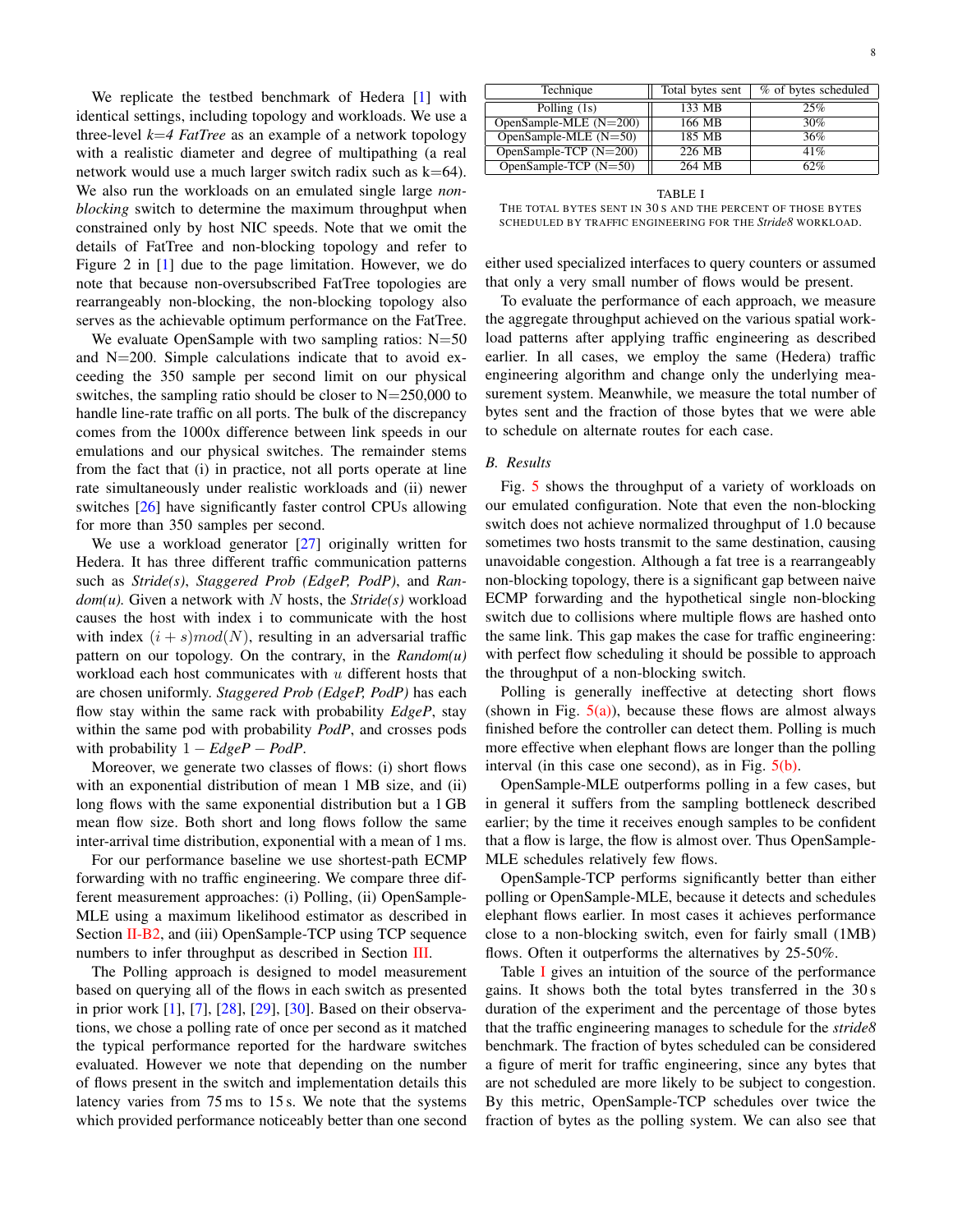the reduced congestion allowed the workload to send twice as much data in the same time, doubling throughput.

Fig. [6](#page-6-3) provides deeper insight into the behavior of the measurement systems in the context of traffic engineering. Fig.  $6(a)$  shows the fraction of bytes left in a flow at the time it is detected by each measurement system and Fig.  $6(b)$ shows the fraction of the bytes left in a flow at the time it is actually rerouted, i.e., after the new forwarding rules have been installed. The results show that OpenSample-MLE and OpenSample-TCP dramatically outperform Polling when it comes to detecting short flows. When accounting for the scheduling interval, the time needed to compute routes and install the new routes, the advantage that OpenSample-MLE had vanishes, but OpenSample-TCP is still able to significantly outperform the alternatives.

In conclusion, OpenSample-TCP can detect elephant flows far earlier than the alternatives and, when used to drive traffic engineering, it enables the traffic engineering mechanism to schedule up to 60% of the bytes that hosts send (for *Stride8*) and to a 150% improvement in aggregate throughput (for *Stride4*) when flow sizes are small.

#### *C. Scalability*

The OpenSample collector is currently implemented with the assumption that a single machine running the collector will gather samples from all the switches in the network<sup>[4](#page-8-1)</sup>. Thus, the rate of samples that it can handle will limit the number of switches a single collector can monitor. Therefore, to evaluate how many samples per second a single OpenSample collector can handle, we implemented a benchmark tool by modifying Cbench [\[31\]](#page-9-31). Cbench is a tool intended to measure the performance of OpenFlow controllers by sending large numbers of packet\_in messages as if they were from a collection of switches. Our modified version sends sFlow datagrams rather than sending packet in messages.

While we omit a full presentation of these results for varying imposed loads, we found the OpenSample collector was able to process more than 100,000 samples per second. This means our current OpenSample implementation can handle samples from at least 285 switches assuming each switch sends 350 samples per second. That implies a single OpenSample is able to handle production data centers servicing 4K or 8K hosts with 1:2 or 1:5 oversubscription ratio, respectively [\[6\]](#page-9-5). Further, recent SDN controller efforts [\[32\]](#page-9-32) have shown the ability to process and respond to as many as 10 million events per second. As a consequence, we believe that with more careful engineering, we could handle as many as 28,500 switches with a single collector, but we leave this to future work.

## V. RELATED WORK

<span id="page-8-0"></span>There has been a significant amount of work on WAN traffic engineering, but much less work on traffic engineering on data center networks. Traffic engineering in data centers has only become a topic of interest in recent years due to the adoption of multipath topologies; without multiple paths there is nothing to engineer.

Miura et al. [\[33\]](#page-9-33) describe cases where parallel workloads can generate traffic patterns that cause congestion in data center networks that use single-path routing. They show that it is possible to increase network utilization by hand-optimizing routing tables, but do not provide any algorithmic solution.

The first practical data center traffic engineering work we know of is Hedera [\[1\]](#page-9-0). They found that congestion can occur even in full-bisection-bandwidth networks due to routing collisions—ECMP reduces collisions compared to single-path routing but does not eliminate them. They provide algorithms to estimate demand of network-limited flows and to schedule flows in a Clos network. They poll switch counters every five seconds to detect congestion and elephant flows and they use OpenFlow to reroute flows. Our work is significantly influenced by Hedera, while also taking into consideration the realities and limits of existing switches.

DevoFlow [\[7\]](#page-9-6) addresses many inefficiencies of OpenFlow by "devolving" control of some things, such as microflow creation and multipath, to switches. They also propose using sFlow sampling but do not implement it using real hardware.

Helios [\[29\]](#page-9-29) discusses building a fast control loop for hybrid optical/electrical data center networks and is able to complete a full control loop in approximately 100 ms, but does so by minimizing the number of installed flows to read and they make use of a proprietary RPC mechanism rather than a standard measurement mechanism like sFlow.

MicroTE [\[8\]](#page-9-7) characterizes several data center workloads, finding similar collision-induced congestion as Hedera and DevoFlow. They modify servers to perform network measurement and report data to a central controller every second, which infers congestion based on server-level information. They also describe optimizations such as server-based aggregation to reduce the overhead of network monitoring. Like Hedera and DevoFlow, MicroTE uses OpenFlow to perform rerouting.

Mahout [\[2\]](#page-9-1) has similar goals to OpenSample, but seeks to provide low-latency elephant flow detection by using queue depth at end-hosts rather than using network-based measurements. When using switches with support for packet sampling, OpenSample offers a more resource-efficient measurement platform and is potentially more deployable, since changing switch configuration is likely easier than installing new software on all end-hosts.

Multipath TCP [\[34\]](#page-9-34) (MPTCP) allows a single TCP connection to be split into multiple *subflows* that take different paths. Each subflow uses TCP congestion control to monitor and respond to congestion and MPTCP dynamically shunts data to less-congested paths. This can be viewed as a monitoring and traffic engineering system that is implemented entirely on end hosts using local knowledge.

OpenSketch [\[4\]](#page-9-3) proposes configurable network measurement hardware that can calculate approximate "sketches" of common statistics, such as heavy hitters and flow size distri-

<span id="page-8-1"></span><sup>&</sup>lt;sup>4</sup>While we believe that it is possible to build a hierarchical version of OpenSample which uses multiple collectors to monitor more switches than a single collector can handle and aggregates their different network views, we leave this as a topic of future work.